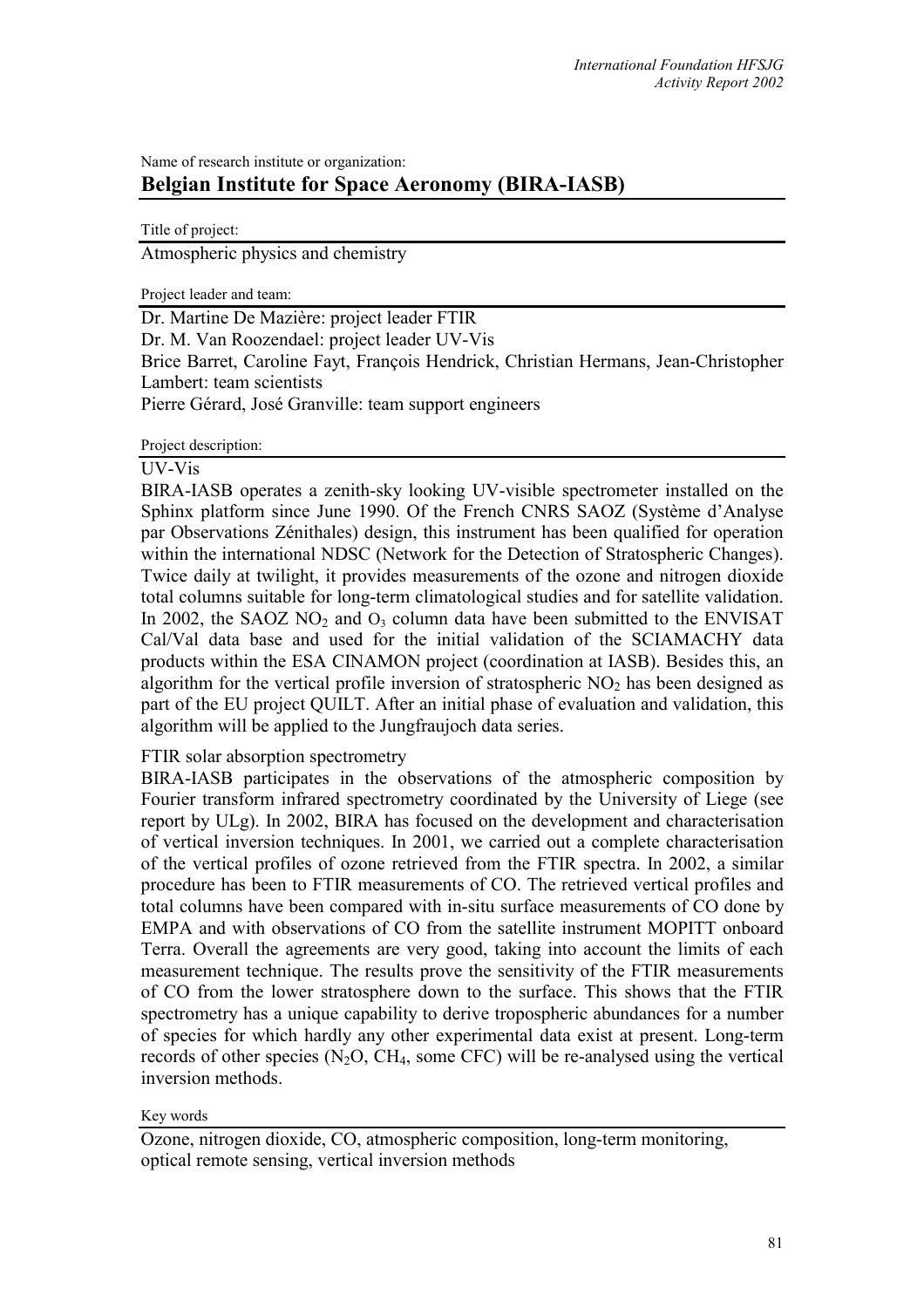### Internet databases

The data are archived in the NDSC database ([http://www.](http://www/)ndsc.ncep.noaa.gov/) and in the NADIR/NILU database (http://www.nilu.no/projects/nadir).

### Collaborating partners/networks:

Collaborations with University of Liège, and NDSC partners. Both the UV-Vis and FTIR observations contribute to the NDSC, international Network for Detection of Stratospheric Change. Collaboration with B. Buchmann, EMPA.

Scientific publications and public outreach 2002:

Barret, B., M. De Mazière, P. Demoulin, Retrieval and characterisation of ozone profiles from solar infrared spectra at the Jungfraujoch", J. Geophys. Res., 10.1029/2001JD001298, 2002.

De Mazière, M., and B. Barret, Retrieval of tropospheric information from groundbased FTIR observations, supported by synergistic exploitation of various groundbased and space-borne measurement techniques and data, in *"Annual Report 2001- TROPOSAT: The Use and Usability of Satellite Data for Tropospheric Research",* EUROTRAC-2 International Scientific Secretariat (ISS), GSF-National Research Centre for Environment and Health, Munich, Germany, p. 146-150, May 2002.

De Mazière, M., R. Colin, D. de Muer, R. Zander, The Earth Observing System: Synergy between Ground-based and Satellite Observations and Model Experiments, in *Space Scientific Research in Belgium, Volume 3: Earth Sciences, Part III, 1994- 2000*, pp. 9-32, 2002.

Lambert, J.-C., M. Van Roozendael, M. De Mazière, Development, Validation and Exploitation of ERS-2 GOME Satellite Data: Overview and Perspectives for ENVISAT, in *Space Scientific Research in Belgium, Volume 3: Earth Sciences, Part III, 1994-2000*, pp. 47-66, 2002.

Newman, P.A., N. R. P. Harris, A. Adriani, G. Amanatidis, J. Anderson, G. Braathen, W. Brune, K. Carslaw, M. Craig, P. DeCola, M. Guirlet, S. Hipskind, M. Kurylo, H. Küllmann, N. Larsen, G. Mégie, J.-P. Pommereau, L. Poole, M. Schoeberl, F. Stroh, B. Toon, C. Trepte, and M. Van Roozendael, An overview of the SOLVE-THESEO 2000 campaign, J. Geophys. Res., in press, 2002.

Zander, R., E. Mahieu, C. Servais, G. Roland, P. Duchatelet, P. Demoulin, L. Delbouille, C.P. Rinsland, M. De Mazière and R. Blomme, Potential of the NDSC in support of the Kyoto Protocol: Examples from the station Jungfraujoch, Switzerland, in *Proceedings of "The Third International Symposium on Non-CO2 Greenhouse Gases: Scientific Understanding, Control Options and Policy Aspects",* Maastricht, Netherlands, 21-23 January 2002, J. Van Ham et al. Eds., Millpress-Rotterdam Publ., ISBN 90 77017-70-4, pp. 305-310, 2002.

## **Poster Presentations**

De Mazière, M. and B. Barret, Retrieval of tropospheric information from groundbased FTIR observations, supported by synergistic exploitation of various groundbased and spaceborne measurement techniques and data, Poster presented at the EUROTRAC-2 2002 Symposium, Garmisch-Partenkirchen, March 11-15, 2002.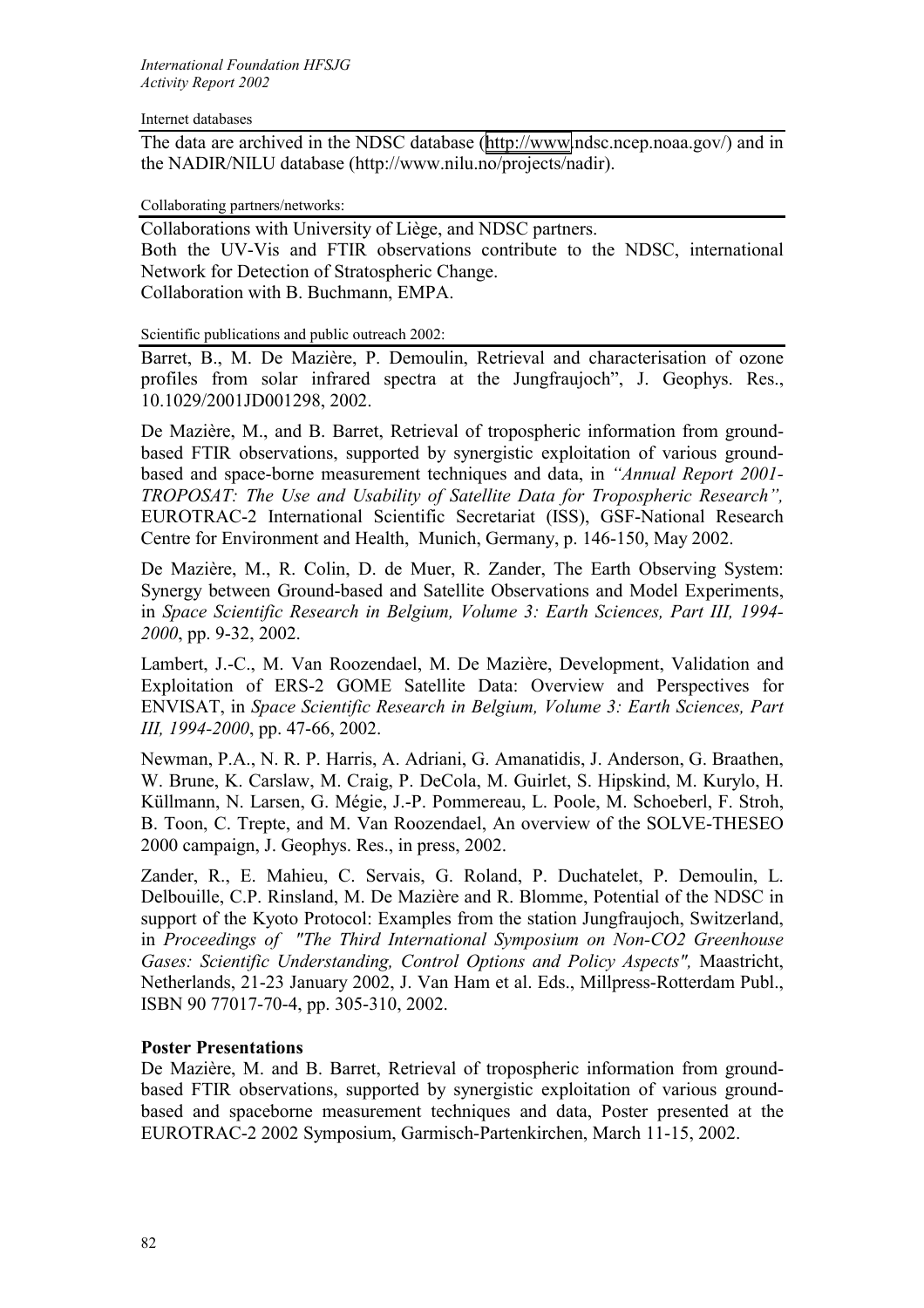Duchatelet, P., E. Mahieu, R. Zander, P. Demoulin, B. Barret and C.P. Rinsland, Updating the Jungfraujoch FTIR databases: current status, Poster presented at the 6th European Symposium on Stratospheric Ozone, Göteborg, Sweden, Sept. 2-6, 2002.

Hendrick, F., M. Van Roozendael, C. Fayt, C. Hermans, J.-C. Lambert, and M. De Mazière, Long-term total column NO2 SAOZ measurements at the Jungfraujoch, as part of the NDSC, Poster presentation at the Workshop on Atmospheric Research at the Jungfraujoch and in the Alps, 182th Annual Congress of the Swiss Academy of Sciences, Davos, Switzerland, 24-27 September 2002

Lambert, J.-C., J. Granville, V. Soebijanta, and M. Van Roozendael, Preliminary Evaluation of GOME Data Processor Upgrade to Version 3.0, Invited talk at the GOME User Consultation Meeting, ESA/ESRIN, Frascati, Italy, 28-29 January 2002.

Lambert, J.-C., A Review of Observational Data on Stratospheric NO2, Sollicited oral presentation at the World Space Congress II/34th COSPAR Scientific Assembly, Special Session on COSPAR International Reference Atmospheres (CIRA), Houston, Texas (USA), 10-19 October 2002.

Lambert, J.-C., J. Granville, F. Hendrick, M. P. Chipperfield, and M. Van Roozendael, Diurnal cycle of stratospheric NO2 and its effects on the interpretation of multi-platform measurements, Poster presentation at the World Space Congress II/34th COSPAR Scientific Assembly, Session on Trace Constituents in the Troposphere and Lower Stratosphere, Houston, Texas (USA), 10-19 October 2002.

Mahieu, E., C.P. Rinsland, R. Zander, P. Duchatelet, C.Servais and M. De Mazière, Tropospheric and Stratospheric Carbonyl Sulfide (OCS): Long-term Trends and Seasonal Cycles above the Jungfraujoch Station, Poster presented at the 6th European Symposium on Stratospheric Ozone, Göteborg, Sweden, Sept. 2-6, 2002.

Address:

Belgian Institute for Space Aeronomy Ringlaan 3 B-1180 Brussels Belgium

Contacts:

Martine De Mazière Tel. +32 2 373 03 63 Fax: +32-2-374 84 23 e-mail: [martine@oma.be](mailto:martine@oma.be)

Michel Van Roozendael Tel. +32 2 373 04 16 Fax: +32-2-374 84 23 e-mail: [michelv@oma.be](mailto:michelv@oma.be) 

URL: <http://www.oma.be/BIRA-IASB/>